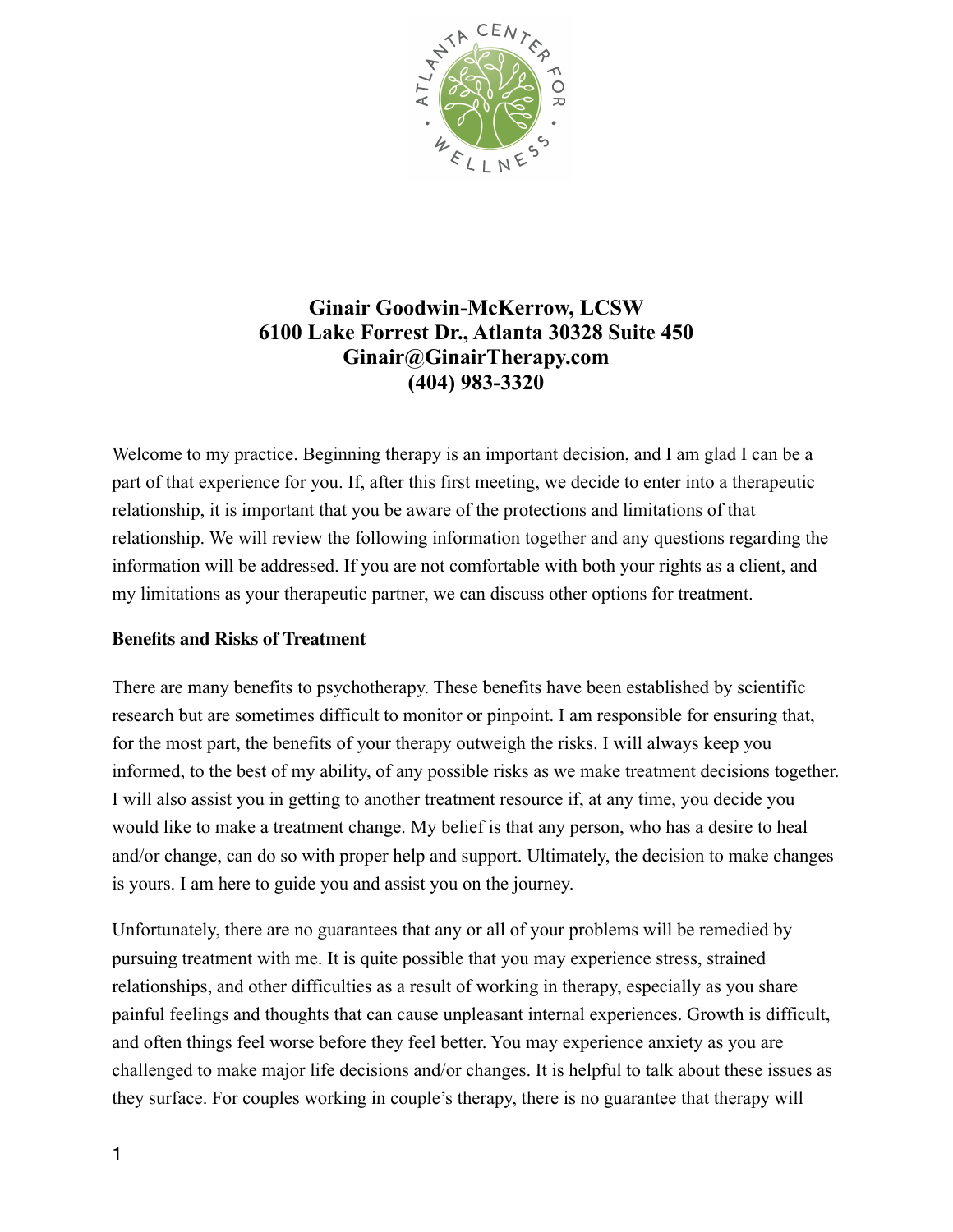ensure the continuation of the relationship. Research does show, however, that couples therapy improves the odds of relationship success. Finally, parents whose children participate in individual or family therapy may experience anxiety about the issues their children present to me in therapy. I am very respectful of parental roles and know how difficult parenting can be. My agenda will always be to assist families and couples in repairing damaged relationships whenever possible. Please know that change is slow, and often patience is required by both the client/s and therapist as this process continues.

#### **Boundaries of the Therapeutic Relationship**

The therapeutic relationship is unique to any other kind of relationship. For your protection and to preserve the integrity of our work, there are certain boundaries, which are held in therapy. You are expected to come to therapy, live up to your financial obligations, and be honest in our work together. You will never be asked to engage in any kind personal relationship with me, and I would be unable to do so with you. Although therapy work can be extremely personal and meaningful, the relationship will always remain professional. We will only meet in my office and only at scheduled times. Even once therapy is terminated, we will be unable to have a relationship other than a therapist/client relationship. This ensures the preservation of the therapeutic relationship if you should ever choose to return to therapy. We can discuss any particular feelings you may have in response to these therapeutic boundaries. In fact, this is an important part of the therapy process if and when it becomes an issue.

#### **Office Policies**

#### **Scheduling and Cancellations**

All scheduling is done by me; therefore any cancellations or appointment changes must go through me. The best way to reach me regarding scheduling is through my voicemail or text at (404) 983-3320. You can also email me at  $GinairLCSW@gmail.com$ . For more timely communication *voice mail and text is preferred over email.* 

Cancellations must be made at least 24 hours in advance in order to avoid being charged for the appointment time. Therapists/psychiatrists schedule blocks of time. If someone doesn't show up, we cannot see another client. That time is lost. I know this can be an emotional and controversial subject. You are not being blamed; it is the structure of a business. Please note that no insurance companies reimburse for missed appointments. Also, because wireless communication is not 100% reliable, my policy is that *no appointment should be considered cancelled unless it is*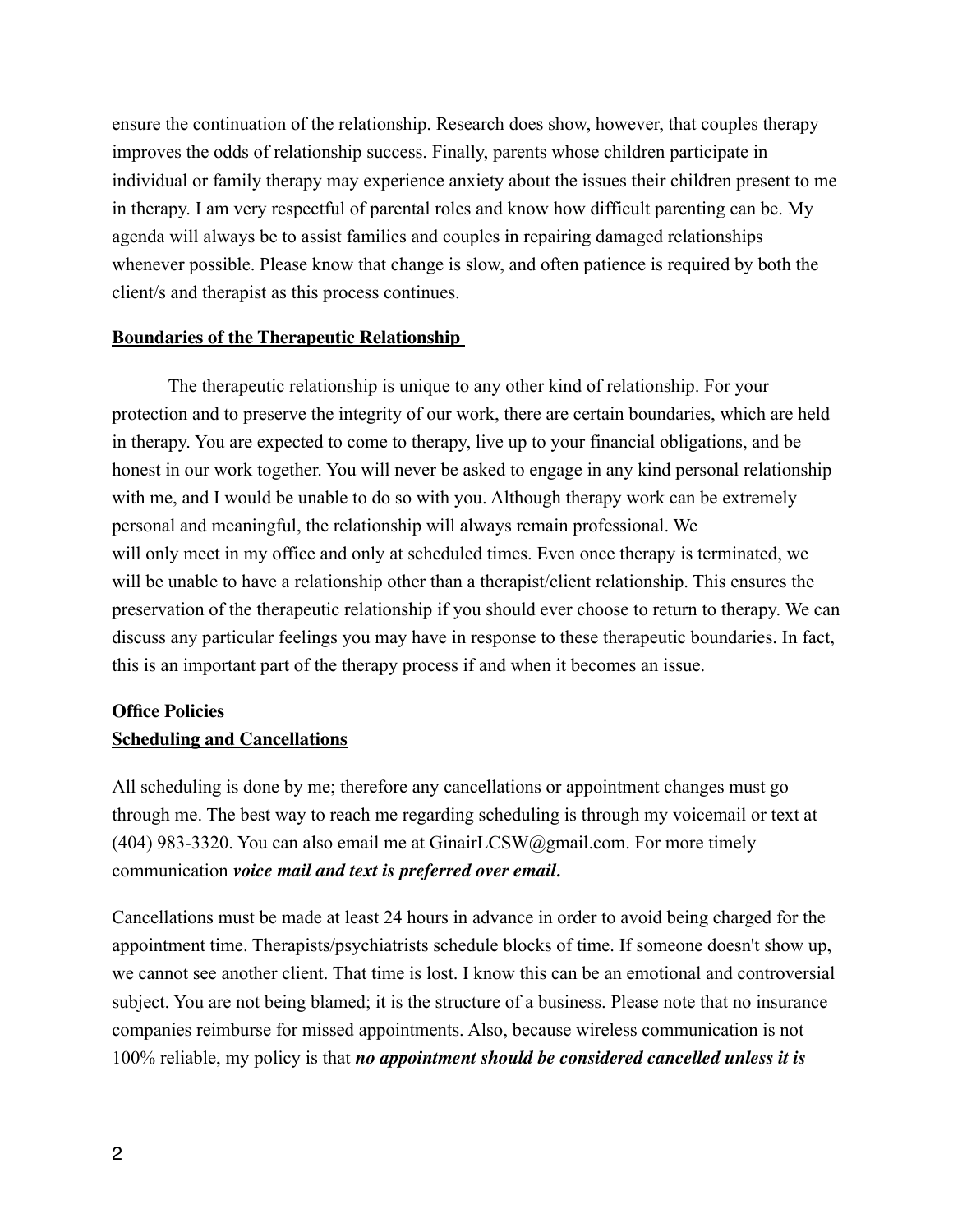*confirmed by me in a written response*. I would also appreciate a written confirmation that you have heard from me about appointment changes.

#### **Payment Policies**

My fee is \$250.00 for a 60 minute Individual session and \$300 for a 60 minute family session. You will be financially responsible for all services rendered. I am not on any insurance panels. If you are planning to use insurance for reimbursement, you will be given a special receipt called a superbill with all necessary procedure codes for all sessions and payments made, and you will be responsible for filing with your insurance company. There is no guarantee that your insurance will reimburse you. I will be happy to assist you with this process by giving your insurance company any needed clinical information, but only at your request and with your written permission**.** Please note, deductibles must be met before insurance pays any part of the bill. **Payment should be made at the time of session in the office unless other arrangements are made in advance.** *Payment can be made in cash, by check or with most major credit cards using Square (go to Square.com for details). Please note: credit card payments are charged a 3% courtesy fee.* Any billing or payment issues should be discussed with me immediately so that we can resolve any problems and address any concerns. A service charge of \$40 is required for all returned checks. If you are delinquent with payment, there will be a \$25 monthly late fee after 30 days, assessed once a month thereafter until the bill is paid in full (unless special payment plans have been made in advance). You will be contacted by letter and/or phone to discuss a payment plan before your bill is turned over to a collection agency. After 3 months and 3 notices to you without a response, your bill will be turned over to a collection agency.

| , vu nu vv.     |                            |          |
|-----------------|----------------------------|----------|
| 90832           | 30 minutes Individual      | \$185.00 |
| 90837           | 60 minutes Individual      | \$280.00 |
| $90834 + 90833$ | 75 minutes Individual      | \$360.00 |
| $90837 + 90833$ | 90 minutes Individual      | \$420.00 |
| 90791           | Initial Assessment (90Min) | \$475.00 |
| $90853 + 90785$ | <b>Group Therapy</b>       | \$75.00  |
| $90839 + 90840$ | <b>Crisis Therapy</b>      | \$360.00 |

**As of January 2013, all billing coding have changed for Mental Health services nationally. The codes are now in relation to the time used in your session versus what type of session you have.**

**While seeking reimbursement from your insurance company, I encourage you to contact them directly to make sure which codes are covered and what the reimbursement will be. I do not file insurance but upon request I will give you a receipt at the end of session that**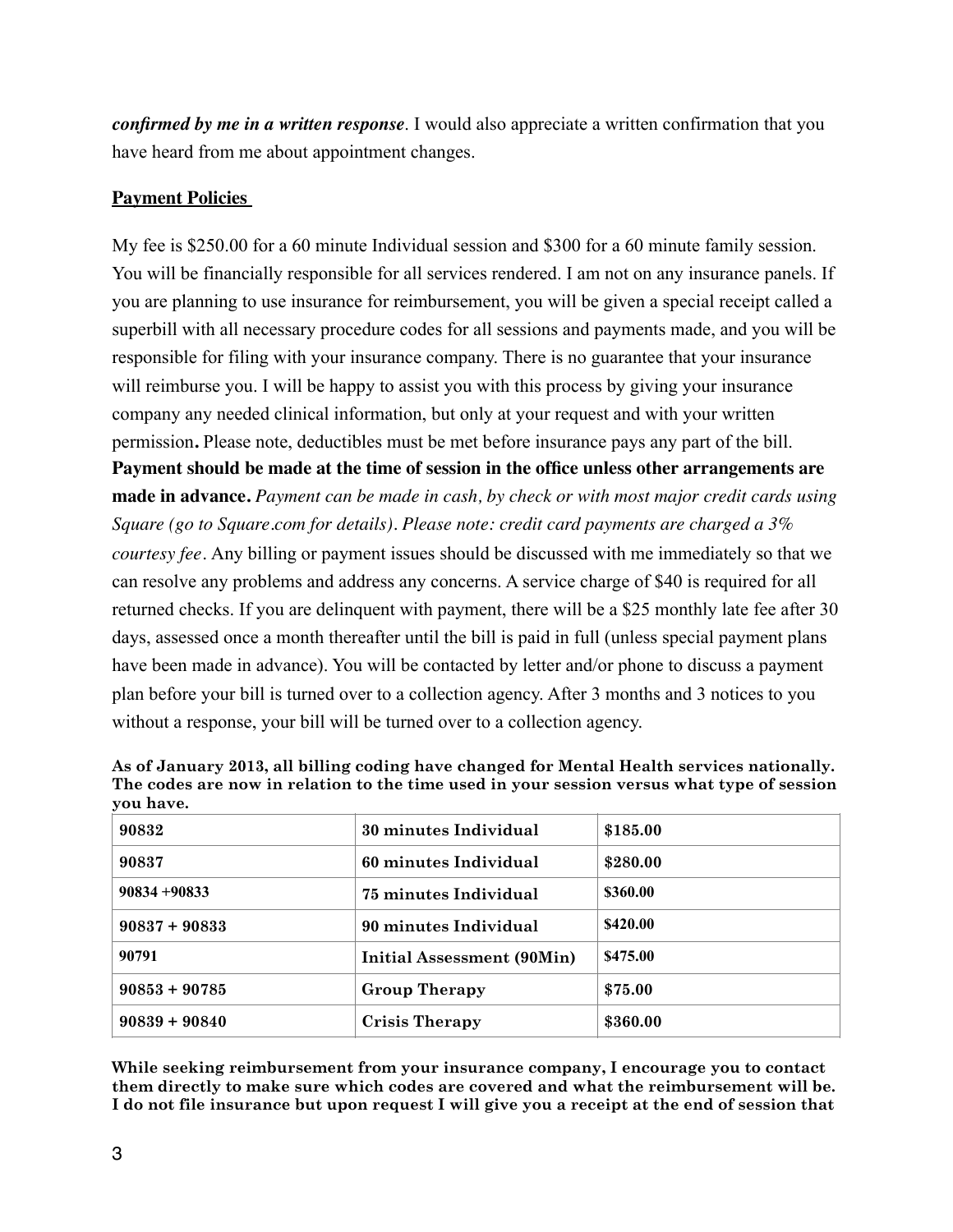**you can submit directly to your insurance company. If you have out of network benefits, you may get reimbursed for part of our sessions. All sessions must end within the time frame (including making payment and rescheduling) in order to not incur the next higher charge.** 

## **Emergency Needs**

I try to make myself available for emergencies. If for some reason, you call and do not get a response, and are experiencing a genuine emergency, you are advised to call 911 or go to your nearest mental health facility or emergency room. Ridgeview Institute has a 24 hour emergency walk in assessment center. They can be reached at  $(770)$  434-4567. If you require hospitalization, I will stay in touch with your treating mental health professionals with your permission. We can resume outpatient treatment after an assessment of your status and needs. There is no charge for a brief (10 minute) phone check-in if there is an emergent need. However, you will be charged accordingly for a longer session or phone consultation.

## **Return Calls**

Unless my voice mail states otherwise, I check messages regularly both weekdays and weekends. On weekends however, I only return calls of an urgent nature. I will always try to return calls within 48-hours on the weekdays.

## **The Appointment Hour**

A therapy "hour" consists of 60 minutes of therapy time and of that 60 minutes 5-10 minutes of session is used to schedule next session and billing. Often times, more time than that is needed, and arrangements can be made for longer therapy sessions, and the fee will be adjusted accordingly. If I am late for an appointment, I will either complete with you the full time of your appointment (assuming your schedule permits this) or owe you the extra time. If you are late, the appointment will end at its scheduled time and you are responsible for full payment.

## **Confidentiality**

As a client, your privacy and rights to confidentiality are protected. Confidential information may be disclosed when you, the client, give written valid consent or when a person legally authorized gives consent on your behalf. Information you share with me may be entered into records in written form. All written documentation regarding your treatment will be secured in a private location. Information about you and your treatment will not be shared casually or in public places.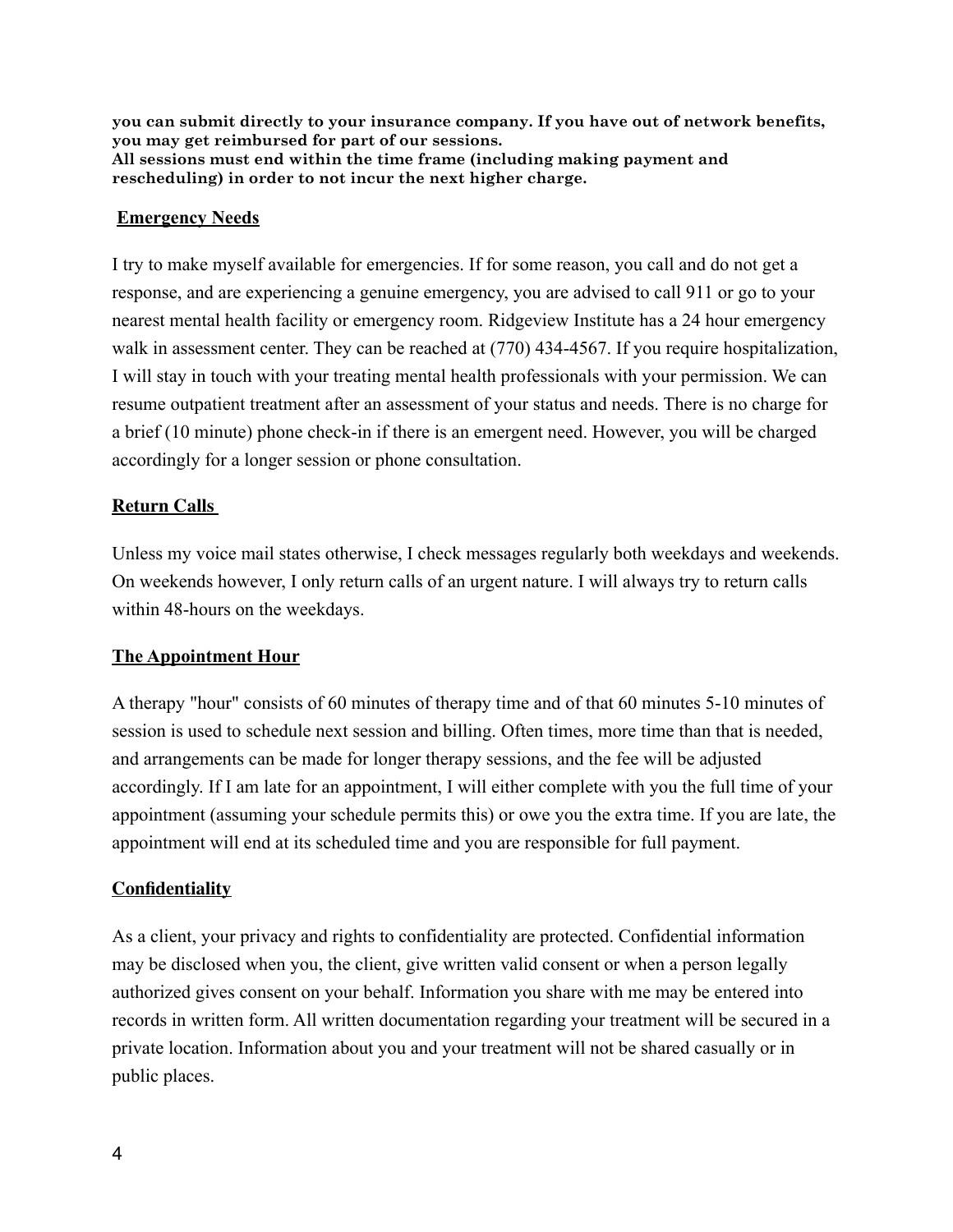There are some limits to your rights to confidentiality. Information about your treatment may be shared during supervision or consultation with other professionals and or members of your treatment team. When this occurs, this information will be limited to only that which is necessary and relevant for the purpose of supervision or consultation. When possible, your identity will be protected.

# *Couples/Family*

When I am working with individuals, the individual holds the right to confidentiality. When I am working with couples, or a family with two legal guardians, I am obligated to preserve confidentiality on behalf of the couple. This means that I will not release any information about either member of the couple without consent of both. This also means that I will not hold individual confidences of either party that will jeopardize my allegiance to both parties in the couple.

# *Children/Adolescents*

When working with children or adolescents, I do not reveal to parents everything that a child or an adolescent tells me because this would interfere with the need to establish trust and rapport with kids. If a child or adolescent however, tells me anything that makes me seriously concerned about his/her safety and well-being or the safety and well-being of someone else, the child or adolescent's only choice regarding confidentiality is to participate or not to participate in telling his/her parents.

# **Privacy**

In daily practice, your therapist and/or the office may use facsimile, email correspondence, other written correspondence (for example progress reports to third party payers), and cellular telephone service. In all these instances, confidentiality will be protected as well as possible, but is limited due to the risk of the information being overheard or ending up in the wrong hands. Precautions will be taken whenever possible.

# **Termination and Follow-up**

Termination is an important process in psychotherapy. If you are ready to begin the process of terminating, we will discuss this at length and spend several sessions putting closure on our work together. Terminating treatment is usually up to the client. There are occasions when I may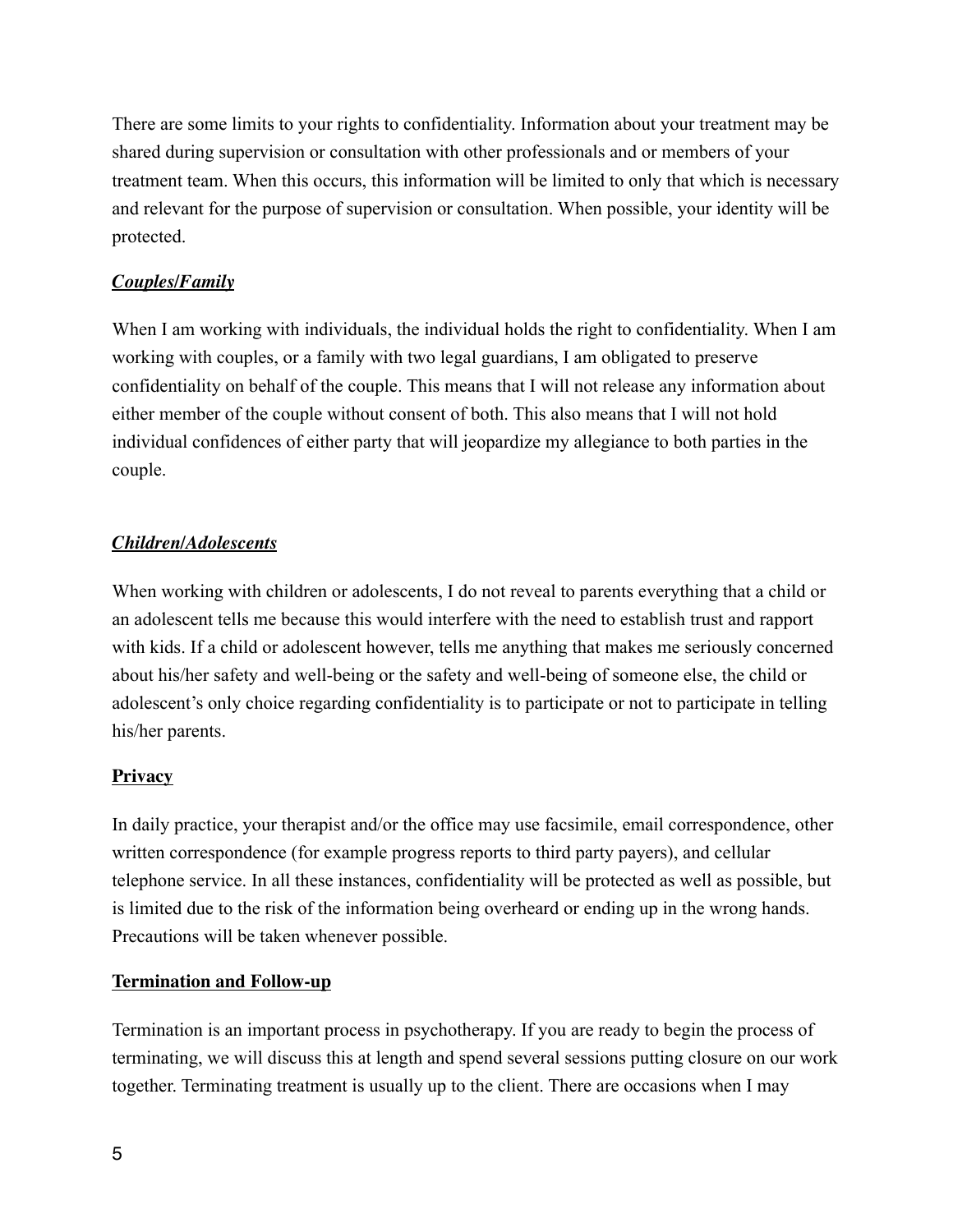initiate termination. The reasons for this decision would be discussed with you and would include an explanation. Possible reasons for therapist termination of treatment include a failure on your part to comply with the mutually developed treatment goals and procedures; the realization that you are not benefiting from therapy; failure on your part to pay your bill; any violent, abusive, threatening, or litigious behavior on your part; and/ or if the therapeutic relationship is compromised in any way due to unforeseen circumstances. Any non voluntary termination will be accompanied by an appropriate referral.

I leave it up to you to call and request an appointment time. If you have a standing appointment and do not show up for it for 2 weeks in a row, I will call you one time and then take you off the schedule. If you are a regular client but have not called to schedule an appointment for one month, I will call you one time and then I will consider you terminated, unless we agree to take a scheduled break.

#### **Client Rights**

You have the right to information regarding my training and professional credentials.

You have the right to be treated by me in a consistently competent, ethical and respectful manner.

You have the right to a personal, individual assessment of your treatment needs in which your expertise about yourself is as important as is my professional opinion about you.

You have a right to referrals to other competent professionals and services when this is indicated by your treatment needs.

You have a right to ask questions about the approach and methods I use and to decline the use of certain therapeutic techniques.

You have the right to confidential treatment except in circumstances already described.

You have the right to information regarding anticipated length of treatment and prognosis if you stop treatment.

You have the right to stop receiving therapy from me without any obligation other than to pay for the services you have already received unless you are dangerous to yourself or someone else.